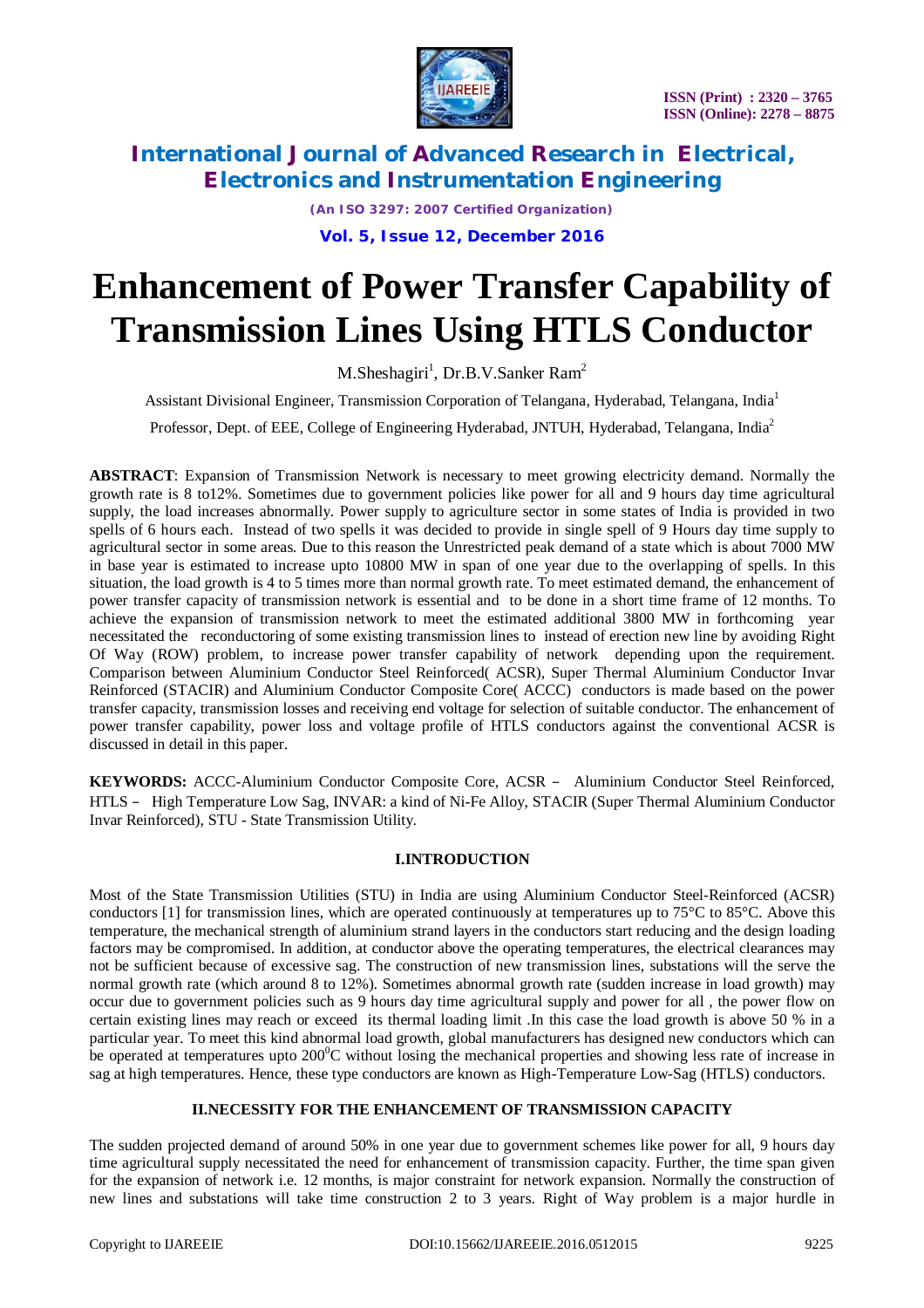

*(An ISO 3297: 2007 Certified Organization)*

## **Vol. 5, Issue 12, December 2016**

construction of new lines. Based on the line loading and ROW problem, 9 Nos. of lines are selected in particular network for the enhancement of power transfer capacity with reconductoring.

To expand the transmission network in short time span various ways like stringing of 2nd circuit, augmentation of power transformer capacity and reconductoring of lines[2-4] are explored. In this paper the enhancement of power transfer capacity by reconductoring the existing lines is presented. In the following sections, the merits of reconductoring of transmission lines with STACIR [5] and ACCC HTLS conductor [6-7] are discussed.

#### **III. BREIF NOTES ON ACSR, STACIR (HTLS) and ACCC (HTLS) conductors**

The above three types of conductors are made up of two cores

i)Inner core

ii)Outer core

The inner core of conductor is meant to provide mechanical strength to the conductor and outer core is for carrying current.

#### **ACSR Panther**

The Aluminium Conductor Steel Reinforced (ACSR) conductor is most commonly and widely used in transmission network. ACSR normally consists of 7 or more layers as inner core and aluminium layers on outer core. Thickness of layers and Size of the conductor decides the current carrying capacity of conductor. These conductors operate between  $75^{\circ}$ c to  $85^{\circ}$ c.



Fig 1. ACSR Conductor

#### **STACIR Panther equivalent (HTLS)**

These conductors are made up of Aluminium Clad Invar (a special Fe-Ni alloy with low thermal expansion coefficient) for the inner core and super thermal resistant aluminium alloy wires for the outer core. These conductors will maintain mechanical strength of the conductor with continuous rating upto  $210^{\circ}$ C.



#### **ACCC (HTLS)**

ACCC conductor consists of hybrid carbon and fibre glass as inner layer. The composite core surrounded by fully annealed aluminium strands in trapezoidal shape as outer layer. Low tension and less stress on structures. Very low sag, extremely strong composite core, 50% stronger than steel. This is made of high conductivity alloy.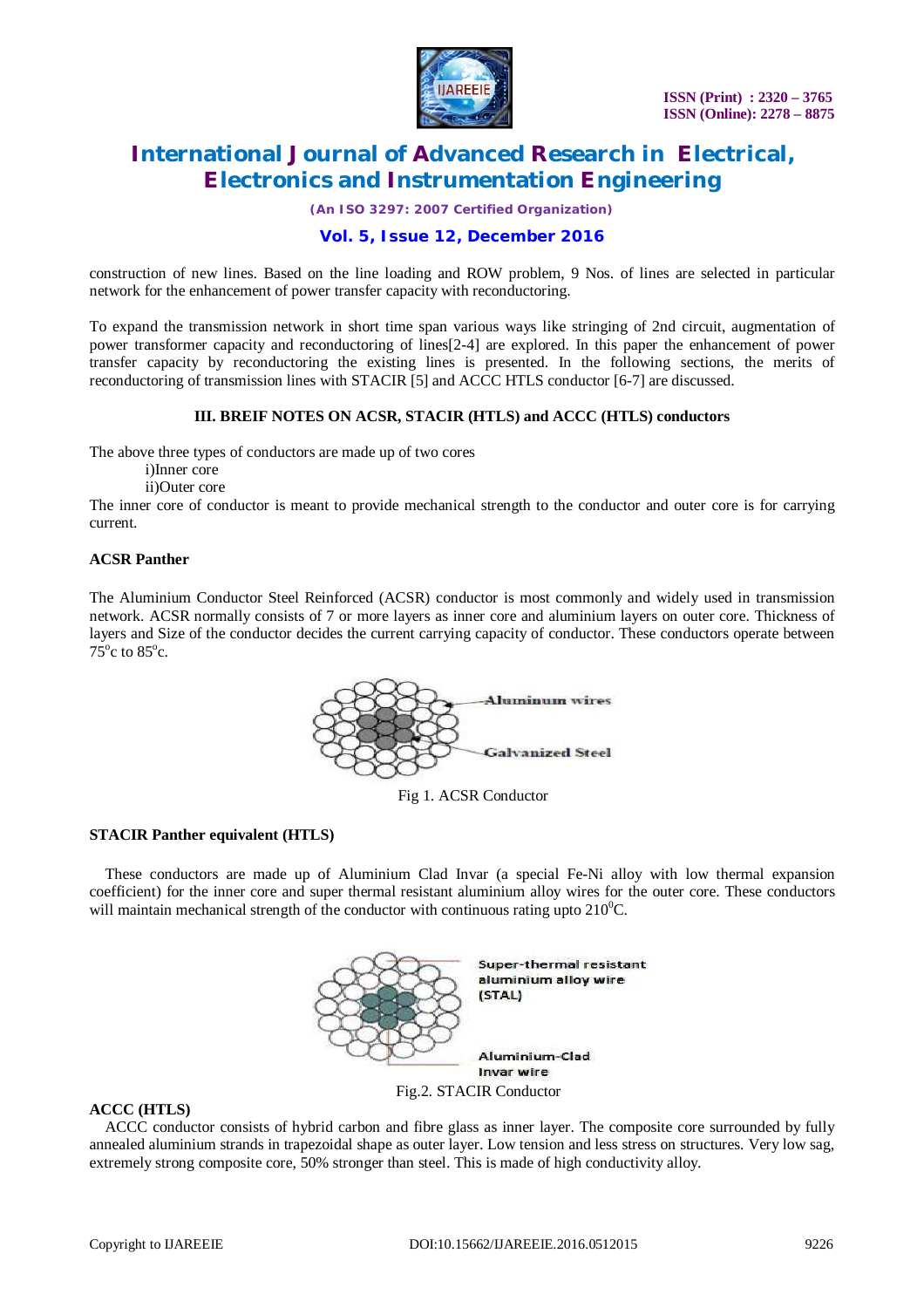

*(An ISO 3297: 2007 Certified Organization)*

## **Vol. 5, Issue 12, December 2016**



Fig.3. ACCC conductor

**IV.COMPARISION of ACSR Panther, STACIR Panther equivalent AND ACCC Casablanca CONDUCTOR** Table .I Comparison of ACSR Panther, STACIR Panther equivalent and ACCC Casablanca Conductor

| S. No.        | Parameter                     | <b>ACSR</b> | <b>STACIR</b> | <b>ACCC</b> |
|---------------|-------------------------------|-------------|---------------|-------------|
|               | Conductor mean diameter       | 21          | 21            | 20.5        |
|               | in mm                         |             |               |             |
| 2             | Weight in kg/km               | 0.974       | 0.963         | 0.875       |
| $\mathcal{R}$ | <b>Maximum Operating</b>      | 85          | 210           | 200         |
|               | Temperature <sup>O</sup> C    |             |               |             |
|               | Maximum Current               | 366         | 1014          | 1120        |
|               | carrying capacity in Amp      |             |               |             |
| 5             | Cost comparison               |             | 5.9           | 3.6         |
| 6             | DC resistance in $\Omega$ /Km | 0.139       | 0.1312        | 0.1024      |
|               | at $20^{\circ}$ C             |             |               |             |
|               | Sag comparison @ span         | 1.0         | 1.124         | 0.833       |
|               | 350 Mtrs                      |             |               |             |

The current carrying capacity above three conductors against temperature and power (at 0.9 Power Factor) against temperature are shown in the following Fig.4 and Fig.5.



c Fig.5 Power in MW Vs Temperature in  ${}^{0}$ c

The practical (realistic) data is collected from a STU which is under implementation of 9 Hours day time Power Supply to agricultural sector during the 2016-17. Accordingly, it was decided to strengthen the transmission system to meet to additional estimated load for extending 9 Hours agricultural supply during day time, sufficiency of infrastructure was reviewed to cater the agricultural load in addition up to the normal loads during the day time. Base year considered is 2015-16 and Horizon year is 2016-17. The details of lines to reconductored are shown in Table-II.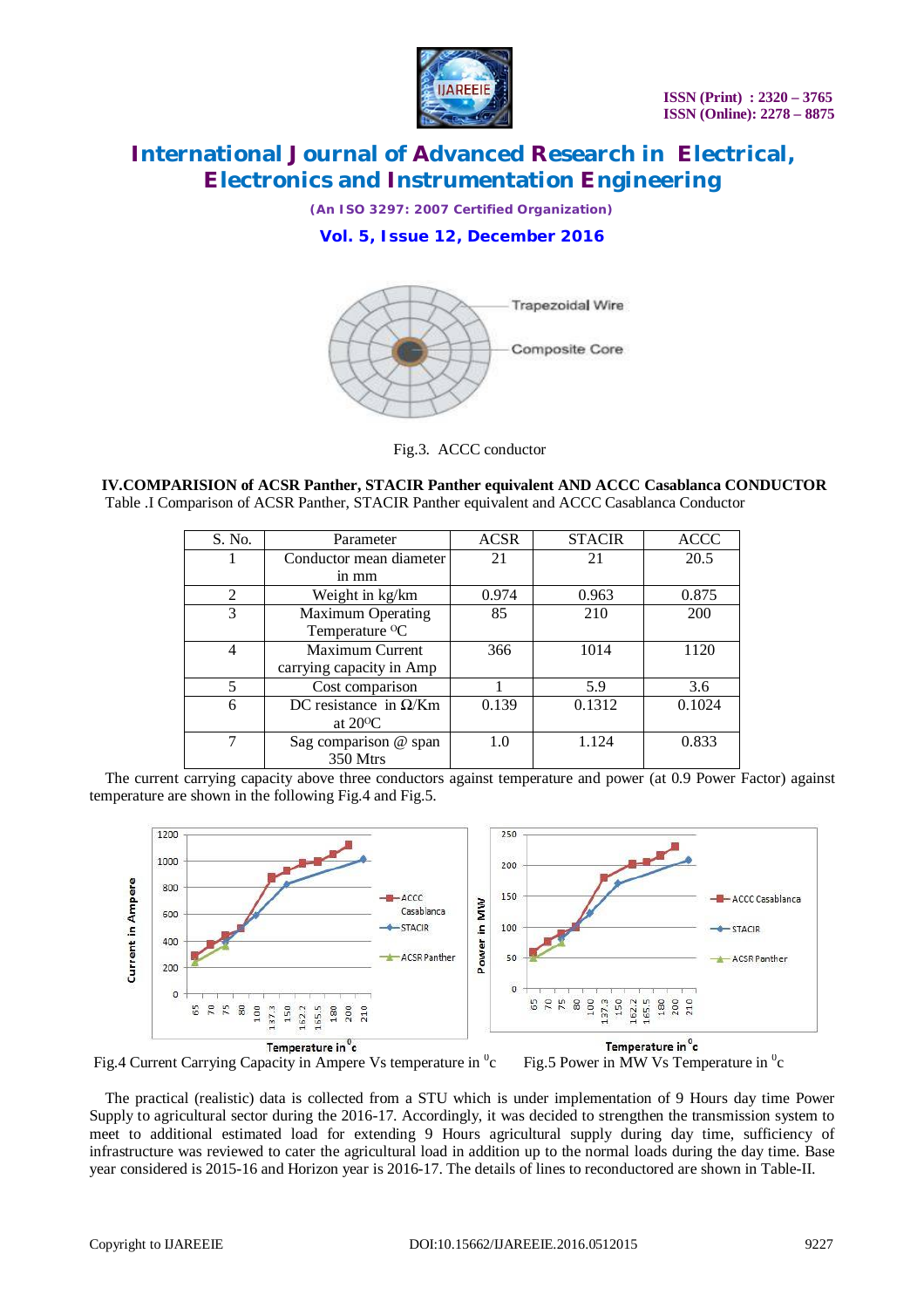

*(An ISO 3297: 2007 Certified Organization)*

## **Vol. 5, Issue 12, December 2016**

| Table II. Details of leeders |                         |                    |  |  |
|------------------------------|-------------------------|--------------------|--|--|
| Sl.No.                       | Name of the 132 KV Line | Length of the line |  |  |
|                              |                         | (CKM)              |  |  |
|                              | Feeder I                | 14                 |  |  |
| 2                            | Feeder II               | 65                 |  |  |
| 3                            | Feeder III              | 37.8               |  |  |
| 4                            | Feeder IV               | 0.7                |  |  |
| 5                            | Feeder V                | 57                 |  |  |
| 6                            | Feeder VI               | 16.15              |  |  |
| 7                            | Feeder VII              | 26.59              |  |  |
| 8                            | Feeder VIII             | 31.5               |  |  |
| 9                            | Feeder IX               | 16.8               |  |  |

## $T$  II.  $T$   $D$   $T$   $T$   $C$   $T$

#### **V.PROPOSED ALGORITHM AND CASE STUDY**

In this paper the study for enhancement of power transfer capability of intra state network with HTLS conductors is carried out and different case studies were evaluated from the results load flow.

Three Nos. case studies were considered with normal network loading conditions of base year without estimated 9 hours day time agricultural load:

Case (i) ACSR Panther Case (ii) STACIR Panther Equivalent Case (iii) ACCC Casablanca.

Two Nos. case studies were considered with projected 9 hours day time agricultural load for the horizon year :

Case (iv) STACIR Panther Equivalent Case (v) ACCC Casablanca

A practical intra state transmission network is considered for carrying out study. The network is spread over 3 zones and 400 kV, 220 kV and 132 kV voltage levels. The load flow studies are carried out by scaling the loads as per the projected demand of state to meet the 9 hours day time agricultural supply and sufficient generation is ensured to meet the load generation balance.

Case i). ACSR Panther with loading at base year: The power flow study also known as load-flow study is an important tool involving numerical analysis applied to a practical power system. It analyzes the power systems in normal steady-state conditions. The load flow study is important for future expansion , planning of the transmission system as well as determining the optimum operating condition of the existing system. Magnitude and phase angle of the voltage at each bus, and the real and reactive power flowing in each line are obtained from load flow study.

Case ii). STACIR Panther equivalent HTLS with loading at base year (selected 9 Nos. Feeders): The objective of placing STACIR Panther equivalent HTLS is to reduce losses and improve the Voltage profile and enhance Transfer capability of the Power System. The criteria for placement of STACIR Panther equivalent HTLS is in the lines with maximum loading conditions. The 9 Nos. lines in the system are considered in the study by replacing ACSR Panther with STACIR Panther equivalent.

Case iii). ACCC Casablanca HTLS with loading at base year (selected 9 Nos. Feeders): The objective of replacing with ACCC Casablanca conductor is to reduce losses and improve the Voltage profile and enhance Transfer Capability of the Power System. The criteria for placement of ACCC conductor is the transmission lines with maximum loading and ROW problem.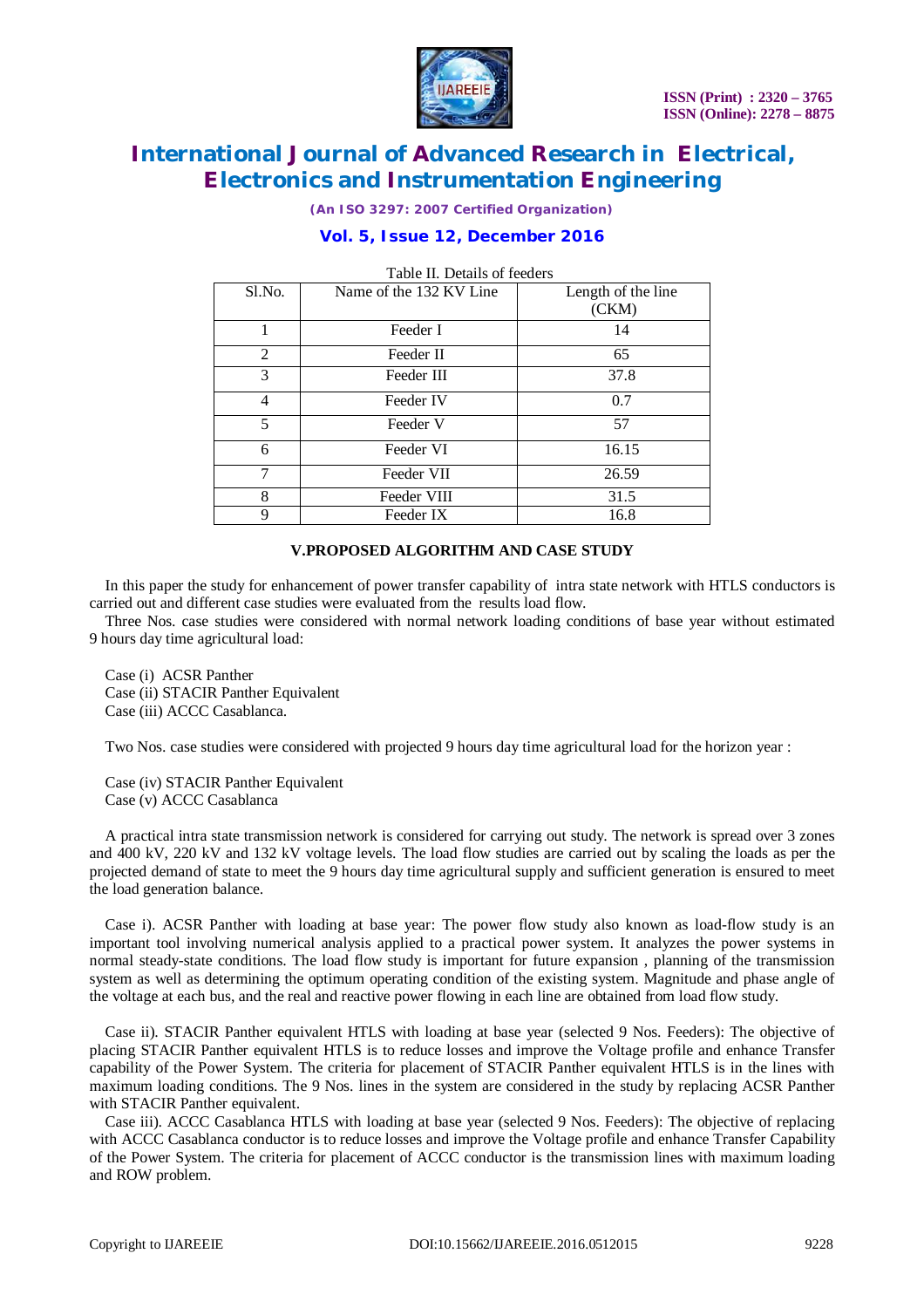

*(An ISO 3297: 2007 Certified Organization)*

## **Vol. 5, Issue 12, December 2016**

Case iv). STACIR Panther equivalent HTLS with loading at horizon year (selected 9 Nos. Feeders). Line loading horizon year are considered 1.5 times of the loading at base year. This is a combination of Case (ii) and with additional 9 hours day agriculture estimated demand . This case enables us to determine the enhancement in the performance of the system with STACIR Panther equivalent HTLS conductor under maximum load conditions.

Case v). ACCC Casablanca HTLS with loading at horizon year (selected 9 Nos. Feeders). Line loading horizon year are considered 1.5 times(approx) of the loading at base year. This is a combination of Case (iii) and with additional 9 hours day agriculture estimated demand. This case enables us to determine the enhancement in the performance of the system with ACCC Casablanca HTLS conductor under maximum load conditions. The results of the two cases at horizon year are shown in the Fig. 9, Fig. 10 and Fig. 11.

#### **VI. CALCULATION OF AVAILABLE POWER TRANSFER CAPACITY OF LINE**

Thermal rating of conductor at specified temperature in MVA is T, Actual loading in line in MVA is L, Available Power Transfer Capacity of Line in MVA is A.

Available Power Transfer Capacity of Line (A) in MVA= Thermal rating of conductor at specified temperature (T) in MVA– Actual line loading(L) in MVA

#### **VII. RESULT AND DISCUSSION**

Simulation of Load flow studies are carried out on the PSS®E software developed by SEIMENS PTI using full newton raphson solver.

The results of the case(i),case(ii) and case(iii) for base year are shown in the Fig. 6, Fig. 7 and Fig. 8



**Feeder Name** 

Fig.6 Feeder wise Line Loss in MW(Base Year)



**Bus Number** Fig.7 Bus Wise Voltages in kV(Base Year)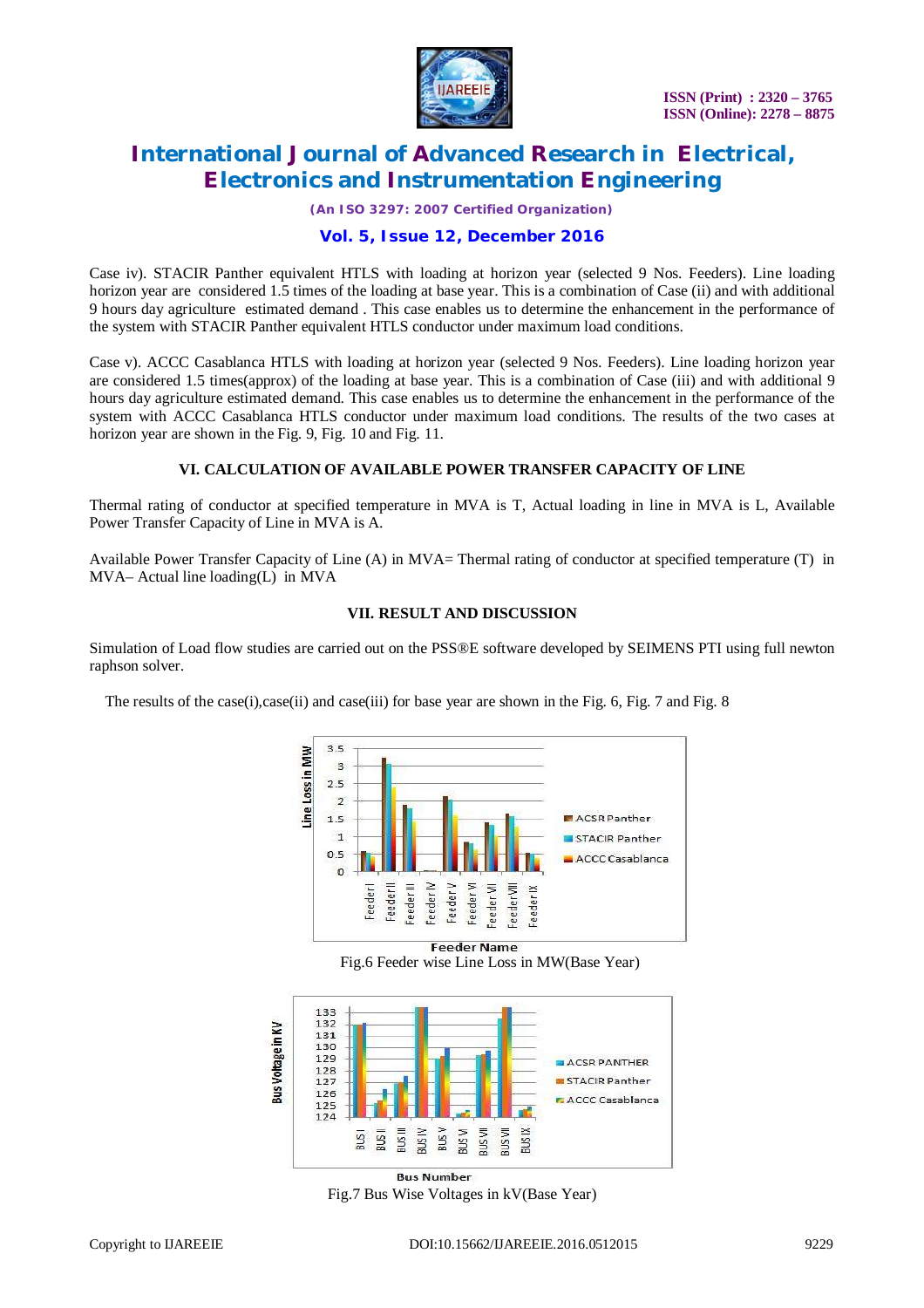

*(An ISO 3297: 2007 Certified Organization)*

## **Vol. 5, Issue 12, December 2016**



Fig.8 Feeder wise available power transfer capacity in MVA(Base Year)

The results of the three cases at base year are shown in the Fig.6, Fig.7 and Fig.8 give the graphical comparison of the performance of the network subjected to the three types of conductors. The graphs show the comparison of Line loss in MW, Bus Voltage in kV and Available Power Transfer Capacity of Lines at base year i.e without 9 hours day time agriculture supply. From the fig.8 it can be observed that in case of Feeder (VIII) with ACSR Panther, the available power transfer capacity is negative, which indicates slight overloading (but within limits of less than 10%), no further available power transfer capacity in that line.



Fig.9 Feeder wise Line Loss in MW(Horizon Year)



Fig.10 Bus Wise Voltages in kV(Horizon Year)